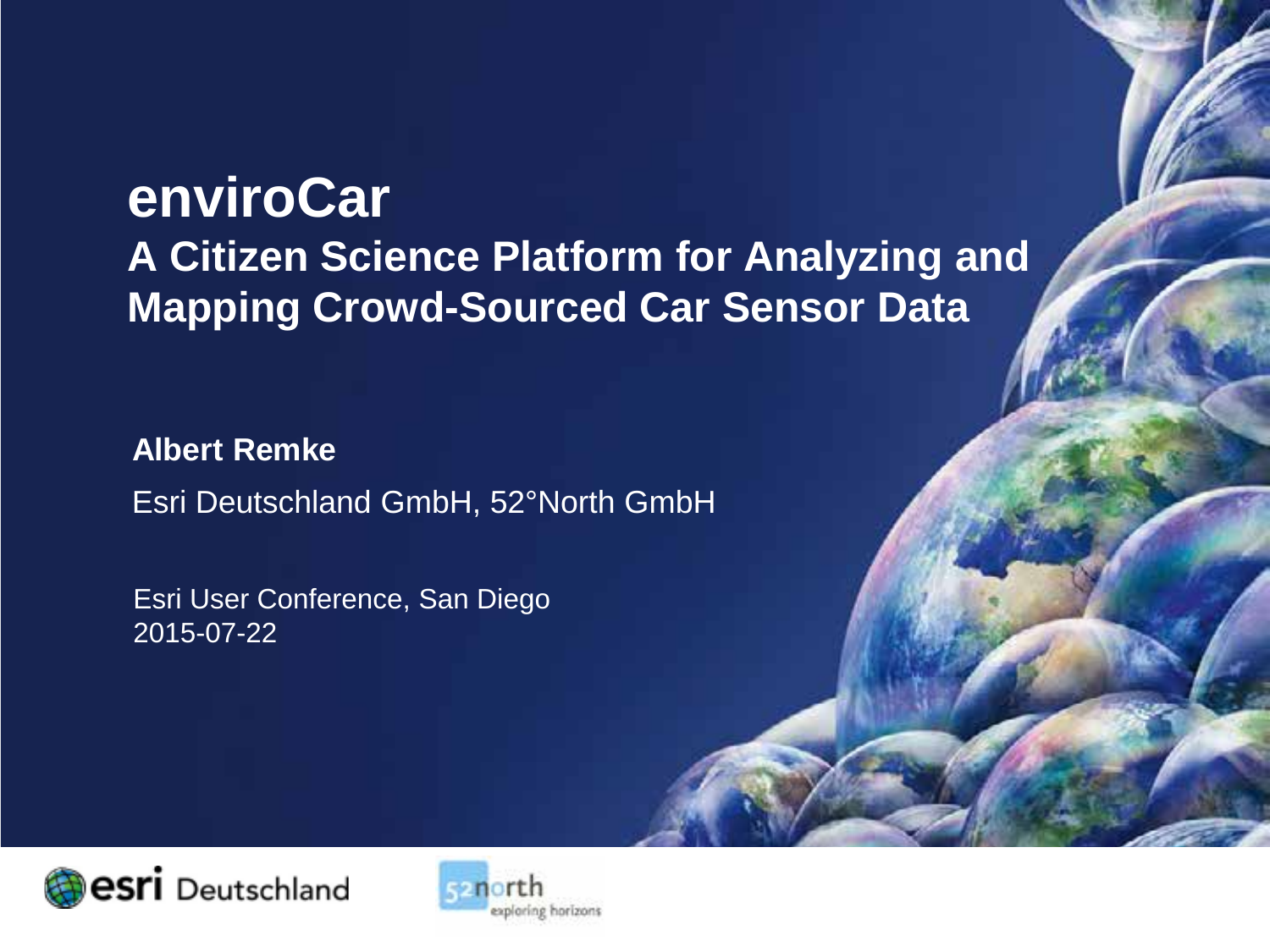

# **52°North – Open Innovation Network**

- + **Open network with partners from industry, academia and public administration**
- + **Applied research in the field of Geoinformatics**
- + **52°North is the network's legal body and service center, non-profit**
- + **All results published as open source SW**

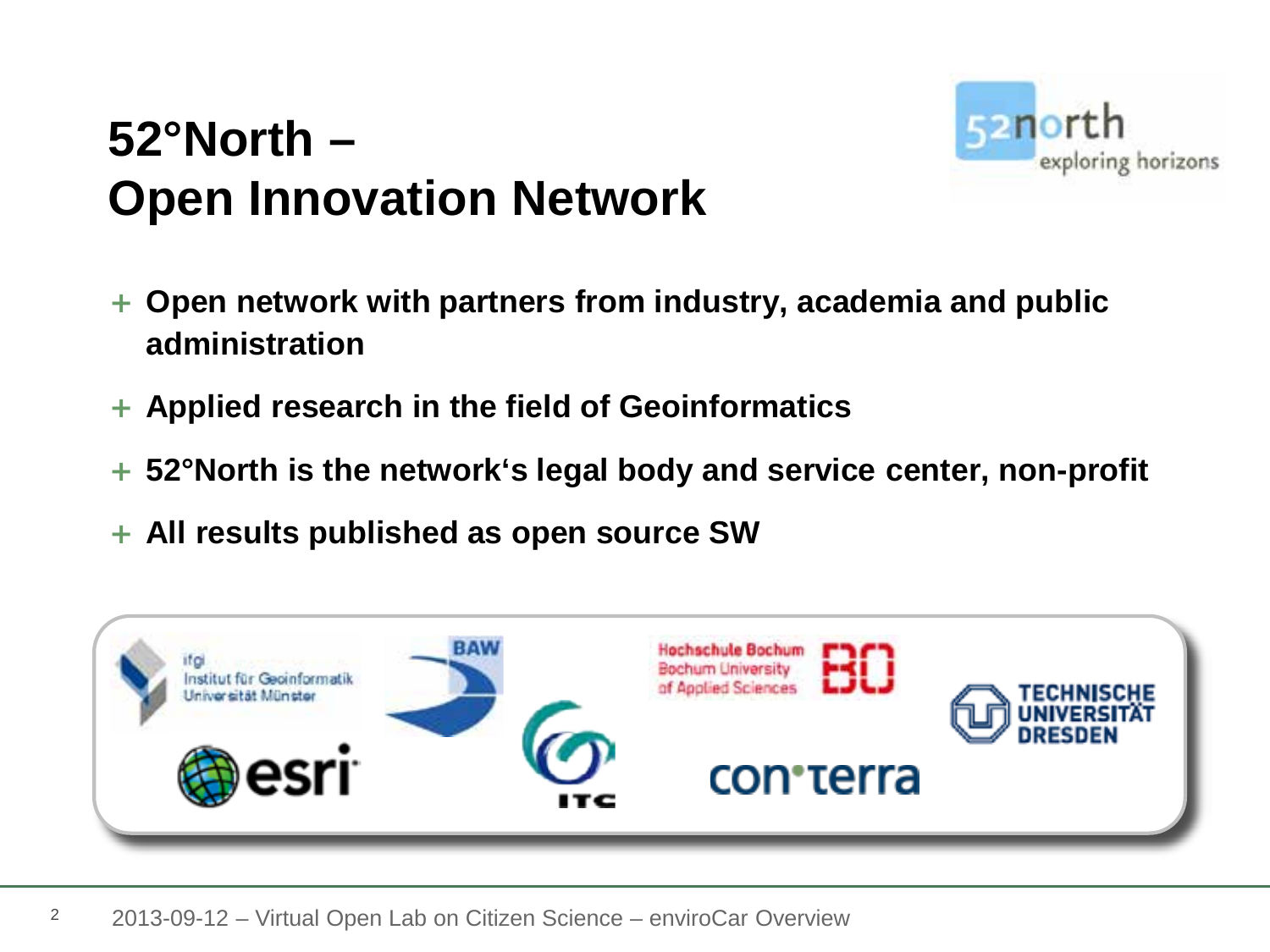

# **Amount of vehicles in Germany 2015**



**Continuously growing: +8.9% since 2008 539 cars / 1000 inhabitants Total: 53.7 million vehicles on road**



A blue rectangle equals one % Source: German Federal Motor Transport Authority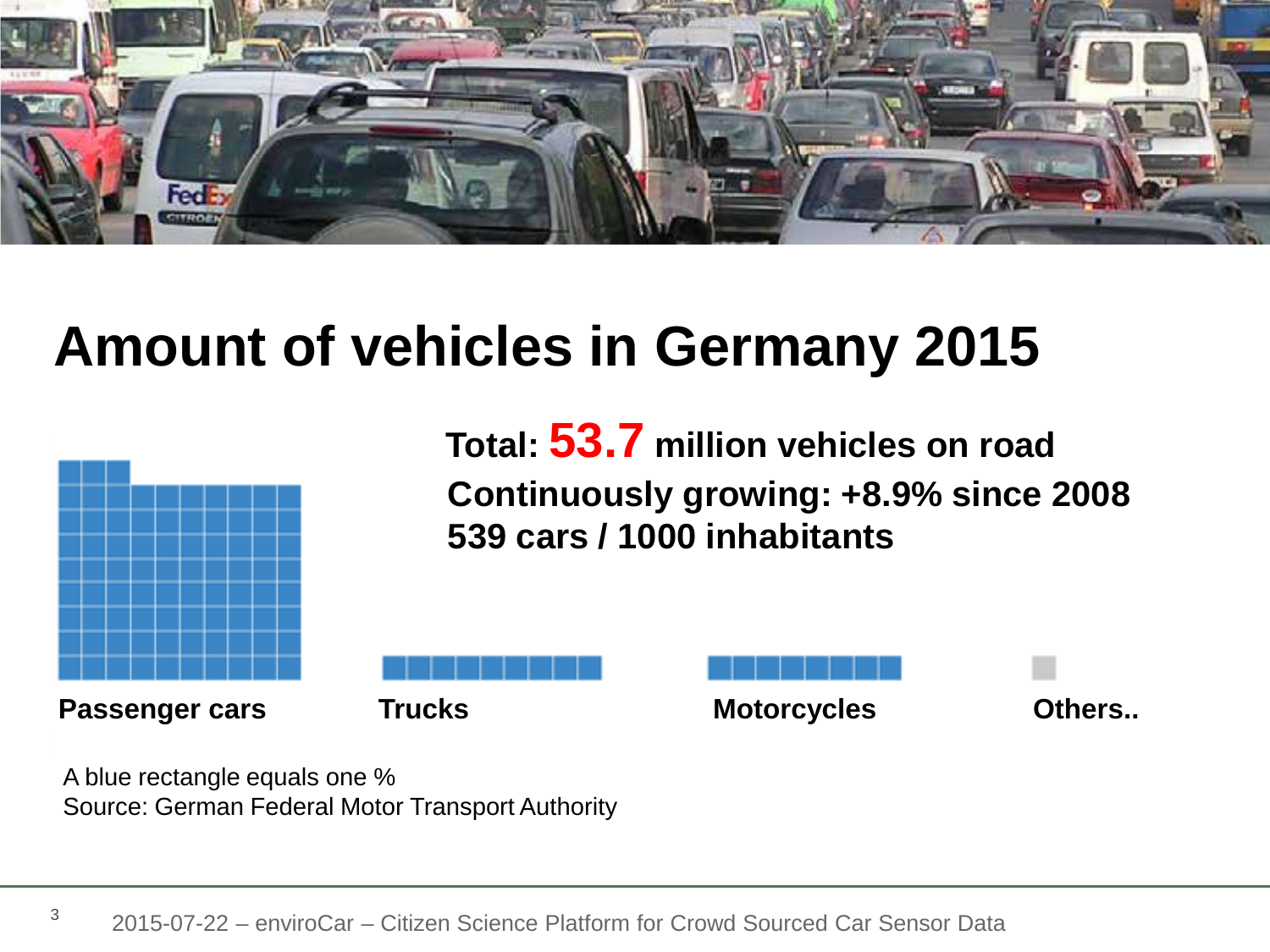



# Annual fuel consumption of cars in Germany: 44bn liter (2013)

**Federal Ministry of Transport and Digital Infrastructure**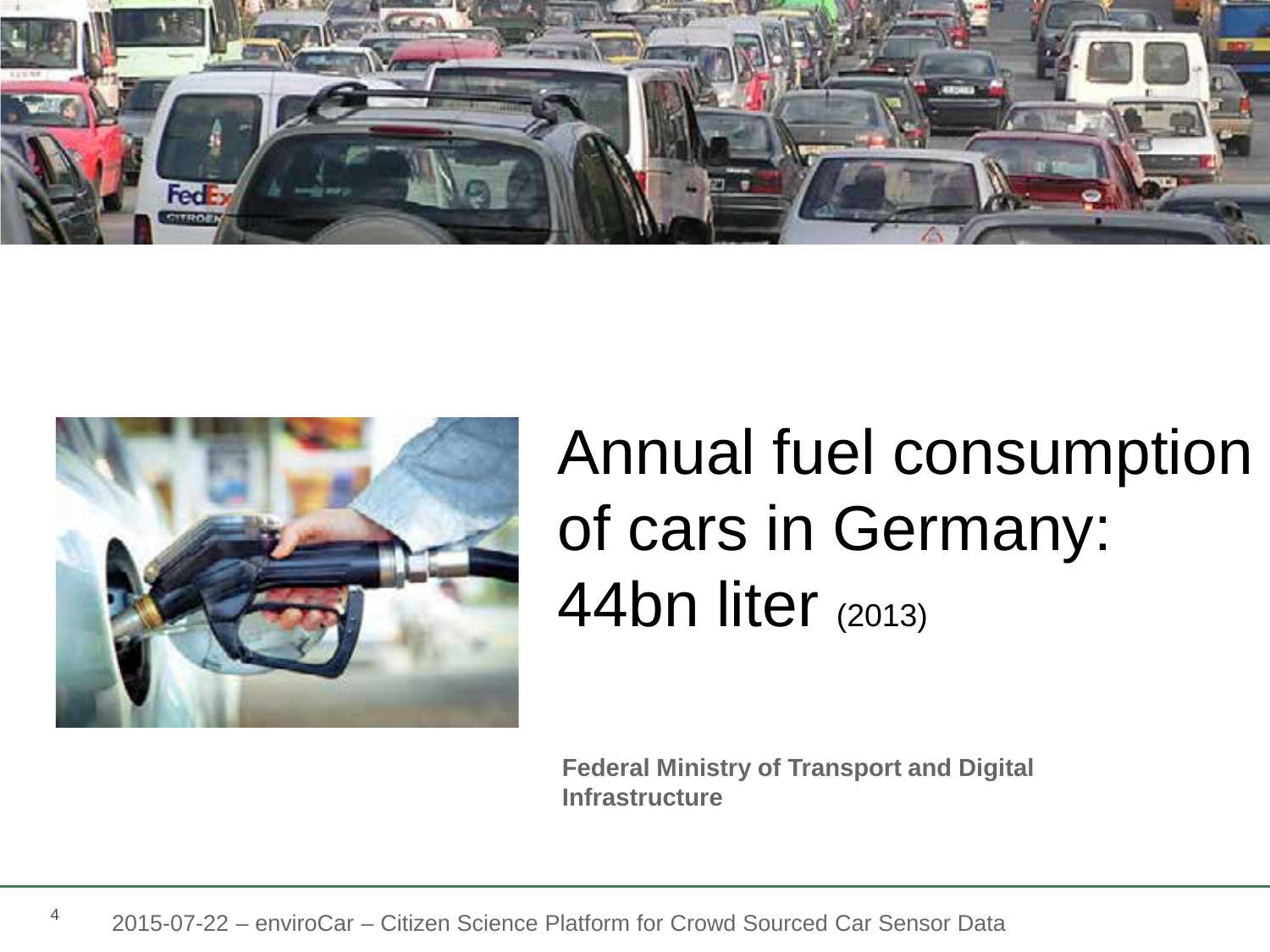

## **Kilometers driven and emissions from passenger cars in Germany: 1999-2013**

 $1999 = 100$ 



Federal Statistical Office, Germany, "Verkehr auf einen Blick", 2013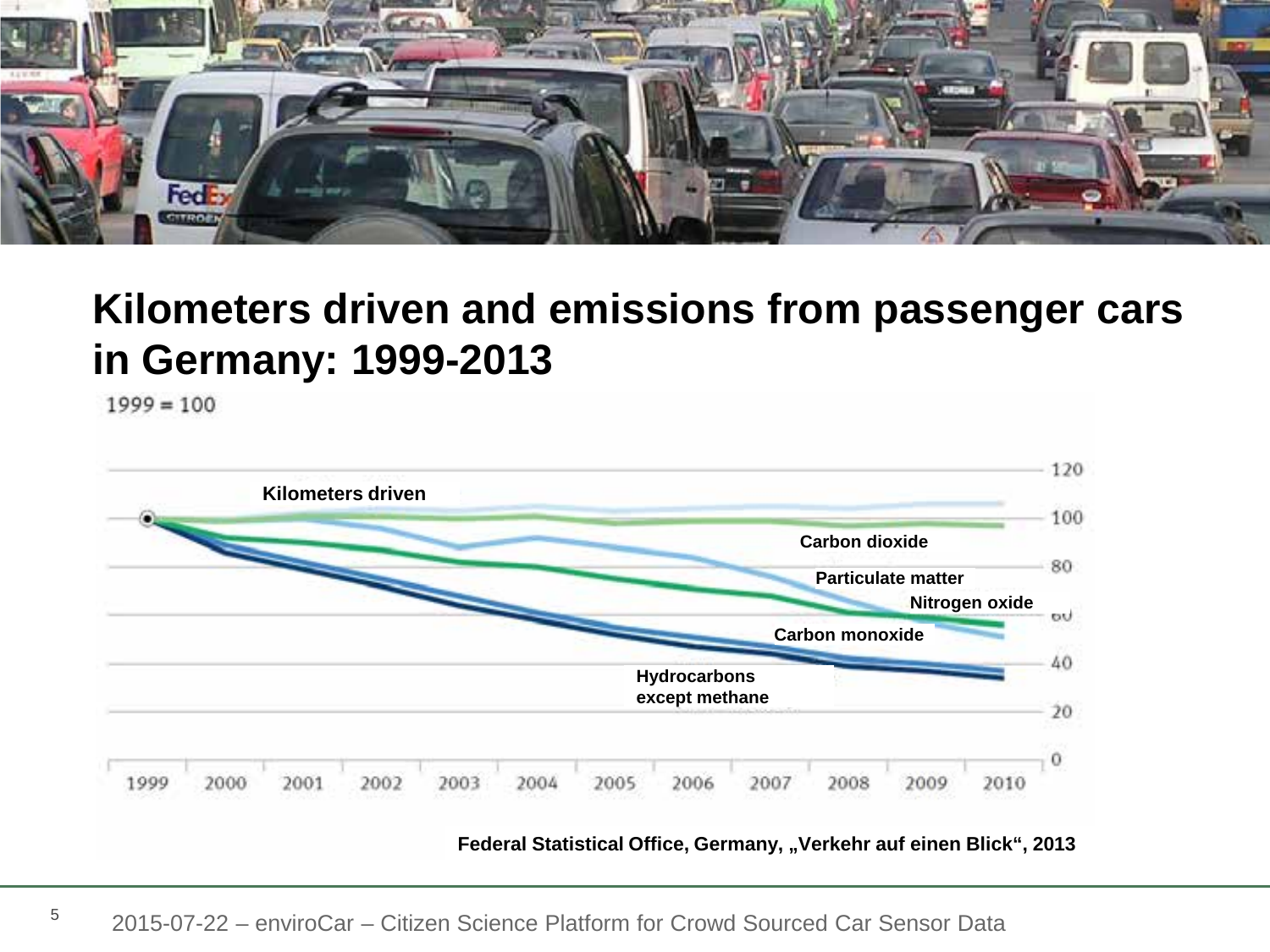





# CO2 emission of passenger transportation in Germany 158m tons

**Federal Statistical Office, Germany, "Verkehr auf einen Blick", 2013**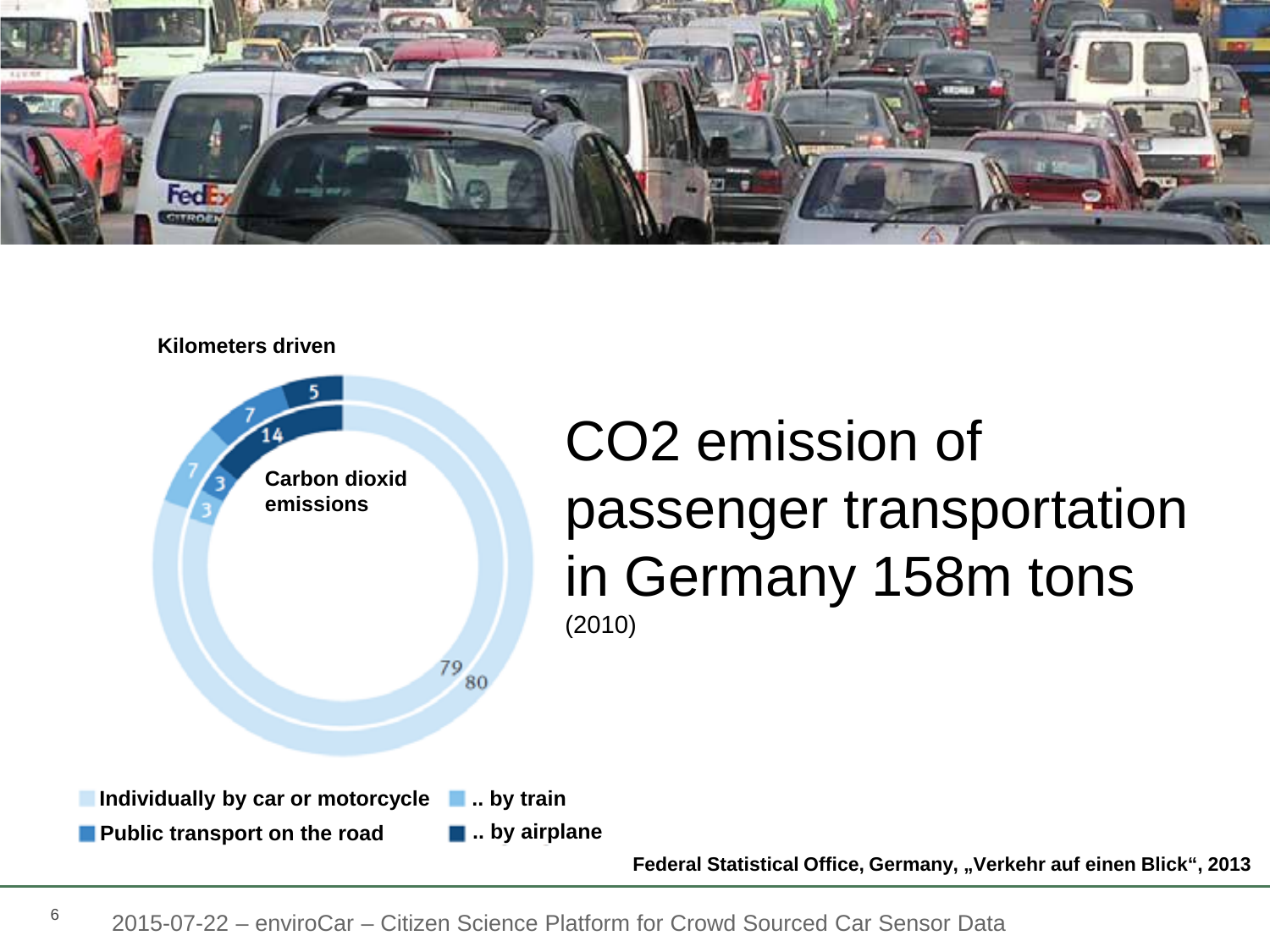

# Mobility & Environment



<sup>7</sup> 2015-07-22 – enviroCar – Citizen Science Platform for Crowd Sourced Car Sensor Data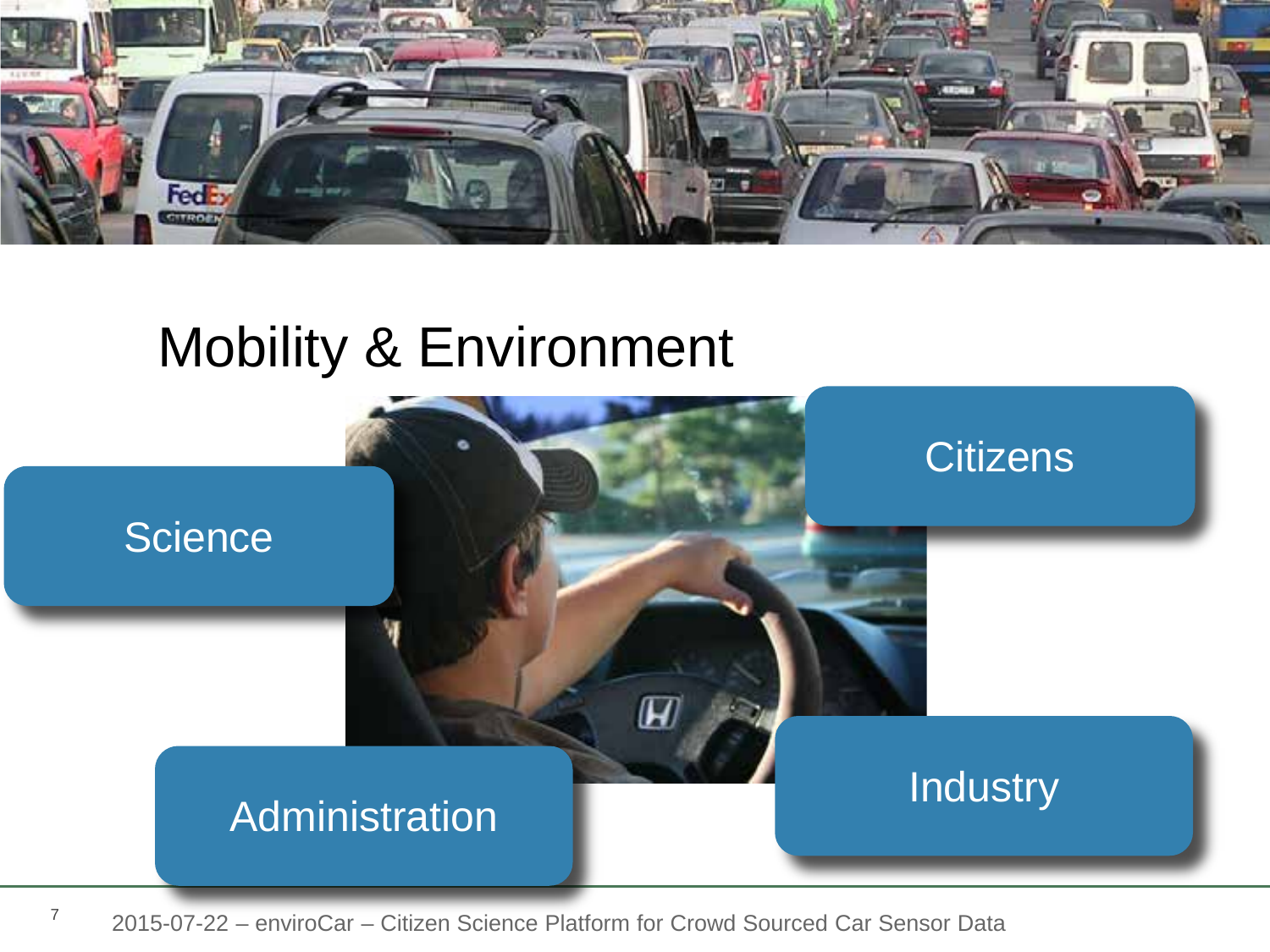

## **Cars are turning into sensor platforms**



- + **On average more than 150 sensors in todays cars**
- + **Communication via Controler Area Network (CAN bus) message protocol**
- + **Access to on-board diagnostics via OBD2 interface**

Picture: Solids.wii, Kodiyath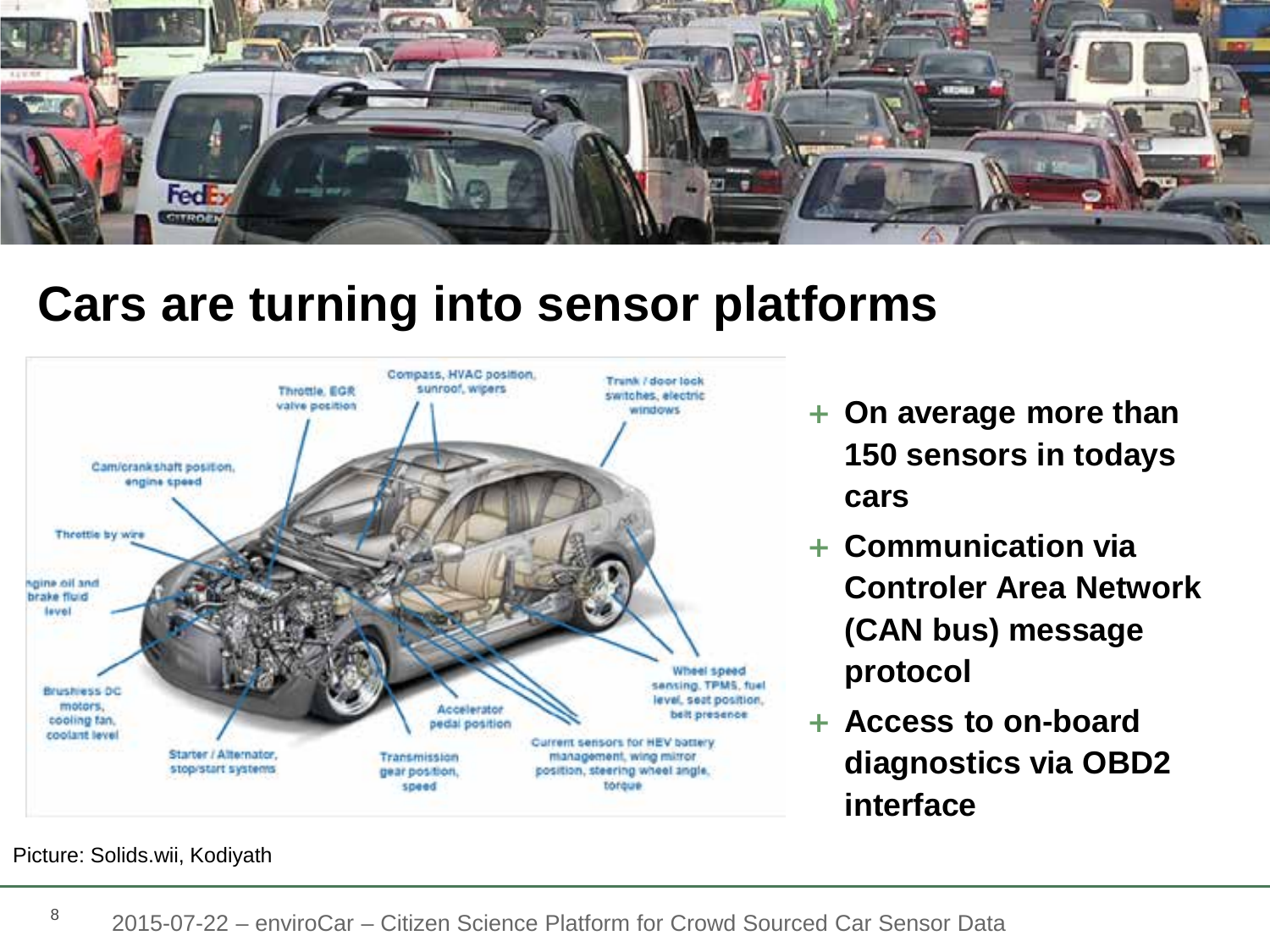

## **Data collected from driving cars**

#### + **Floating Car Data – FCD**

- > Timestamp, location, speed, direction
- > Mostly from cellular network data, positioning via triangulation, high number of samples
- > Mainly used to determine information related to traffic flow

#### + **Extended Floating Car Data – XFCD**

- > FCD + RPM, throttle position, mass airflow, ambient temperature, fuel consumption, CO2 emission, and many more…
- > Both by car-born and additional sensing devices, positioning via GPS
- > Mainly used for fleet management, driver assistance, .. traffic management (e.g. evaluation of traffic light circuits)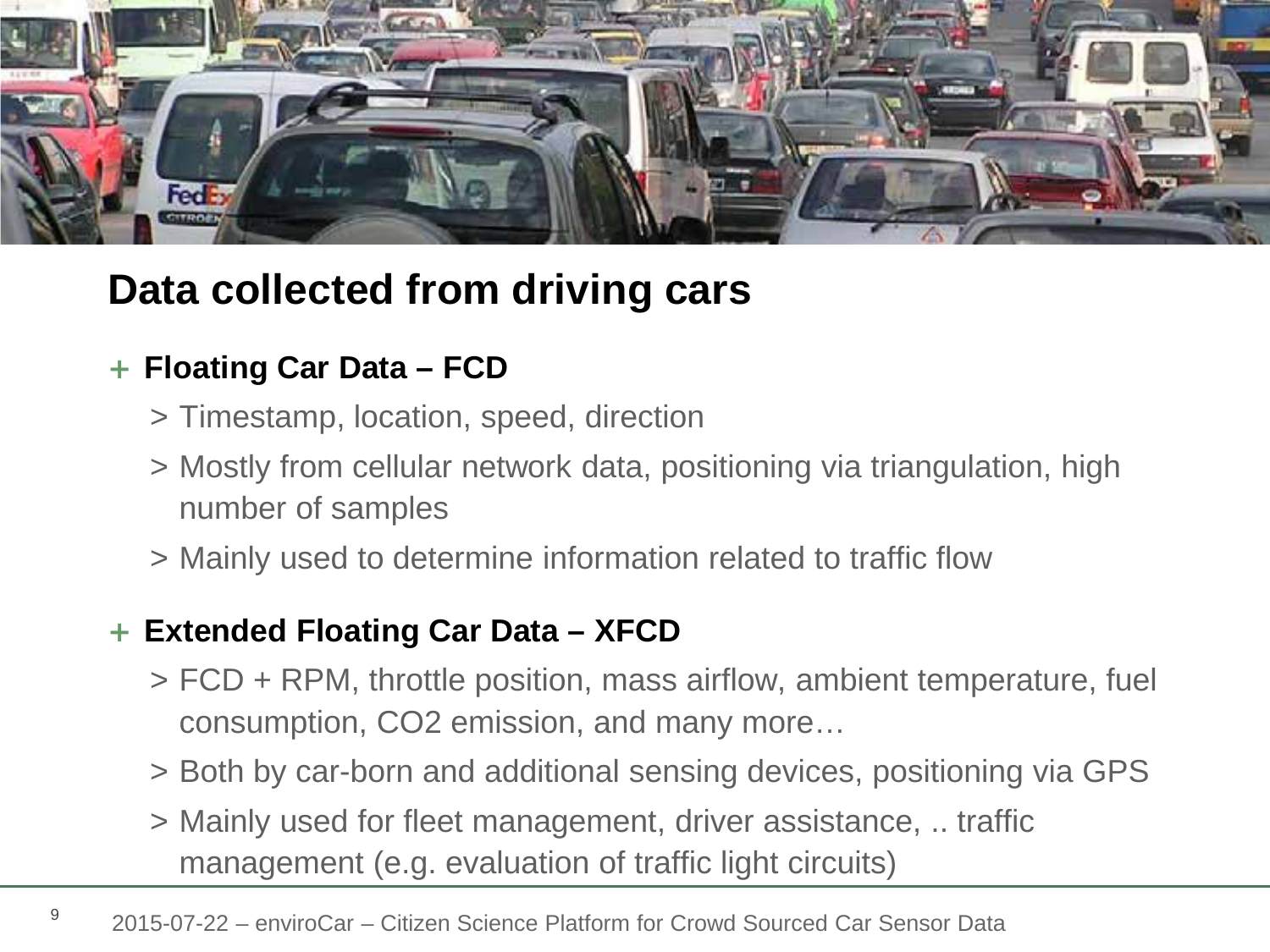

## **Prerequisites for a broader use of XFCD in traffic management**

#### + **Improved availability and accessibilty**

> Existing sources (e.g. from fleet management applications) are typically not accessible for traffic management

#### + **Availability of validated data analysis methods**

> Statistical methods for analyzing trajectories, standards and best practices for XFCD based analysis of traffic quality

#### + **Availability of XFCD tools**

> XFCD data analysis is the business of experts today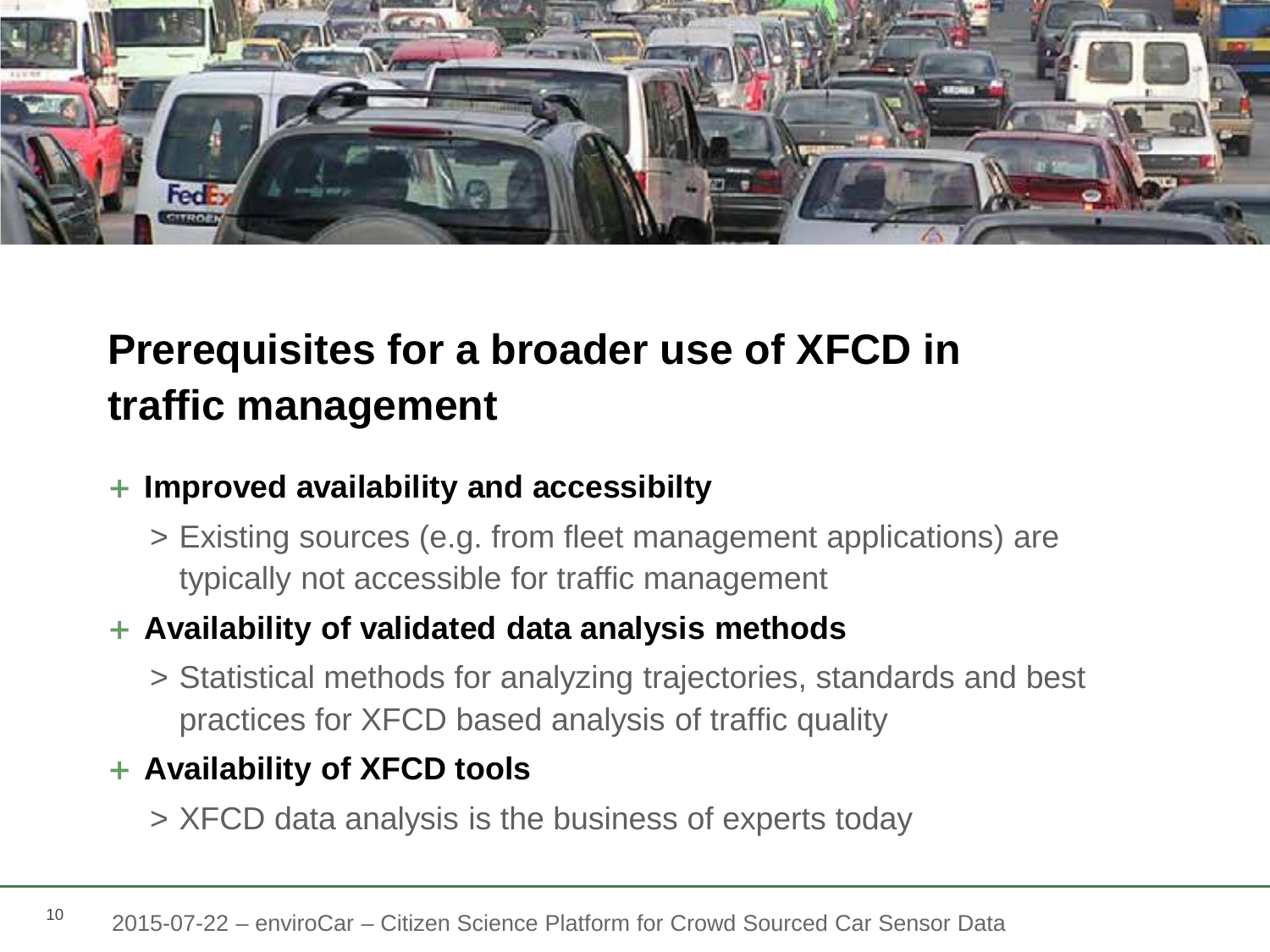![](_page_10_Picture_0.jpeg)

## **The enviroCar platform for managing, analyzing and mapping crowed sourced XFCD**

![](_page_10_Figure_2.jpeg)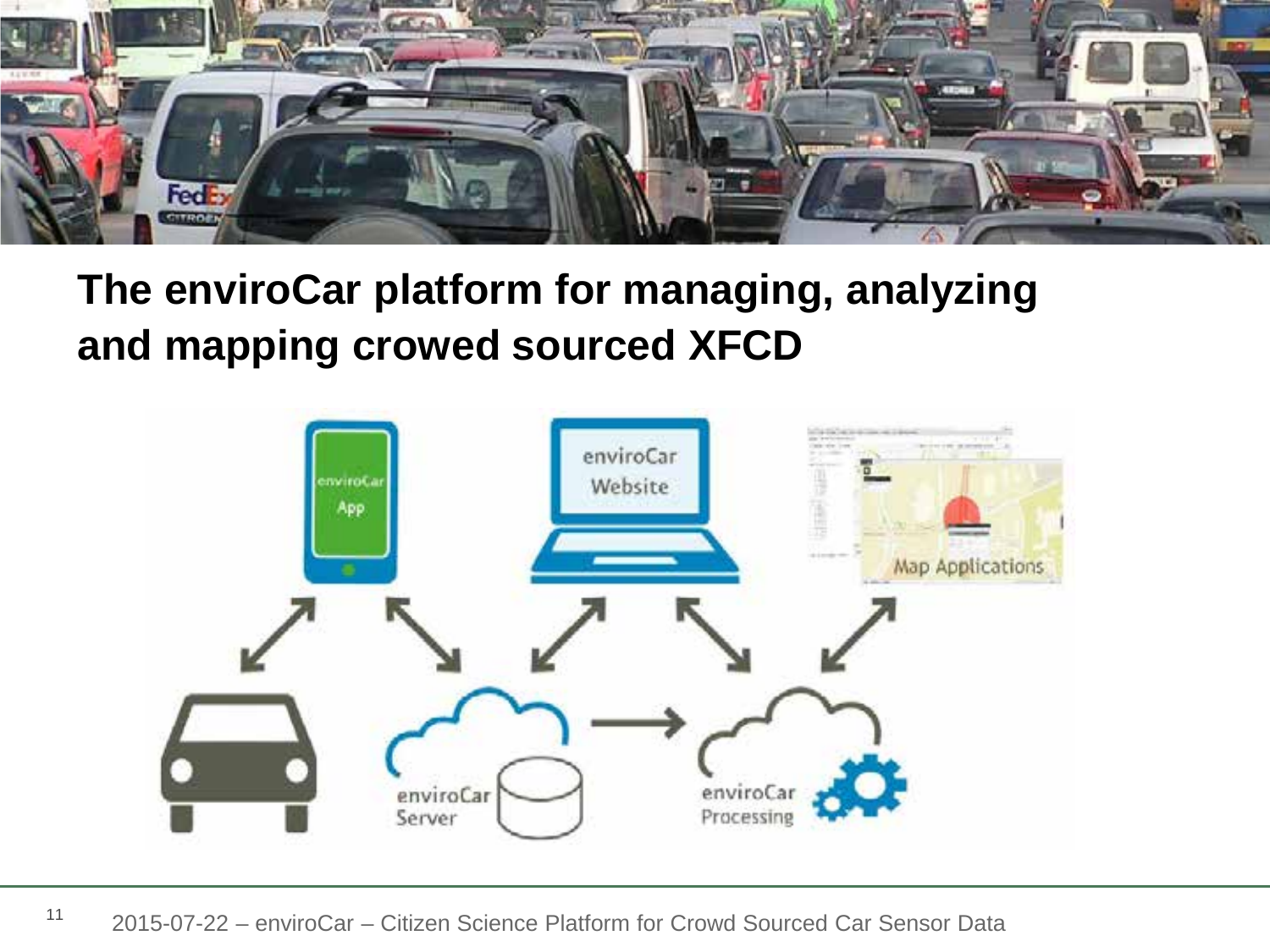![](_page_11_Picture_0.jpeg)

## **enviroCar App for Android - Accessing carSensor Data through OBD2**

![](_page_11_Picture_2.jpeg)

![](_page_11_Picture_3.jpeg)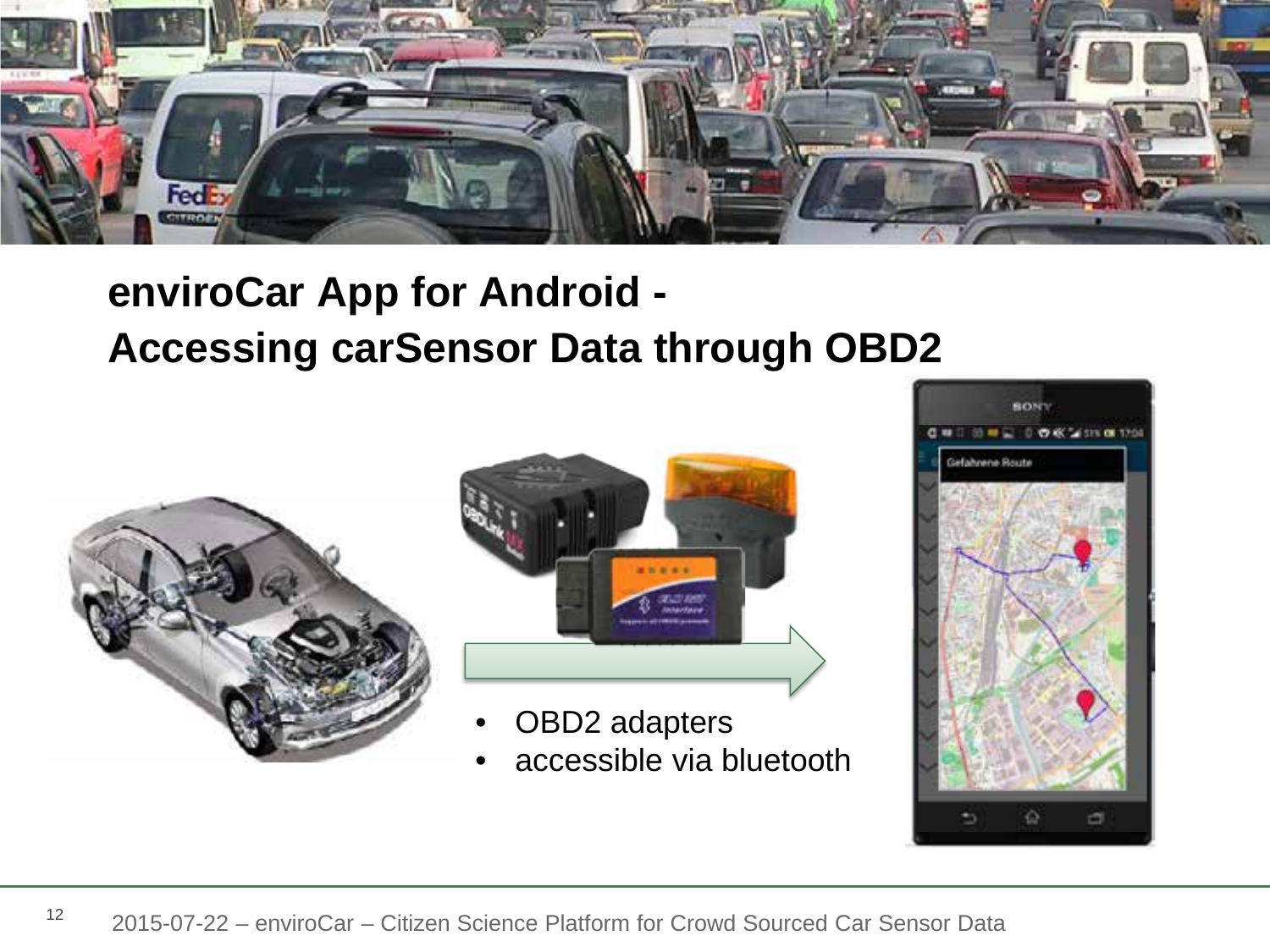![](_page_12_Picture_0.jpeg)

## **Estimating fuel consumption and CO2 emissions from mass airflow sensor data (MAF)**

$$
\frac{fuel\,weight}{s}\left(\frac{g}{s}\right) \left| = \frac{MAF\left(\frac{g}{s}\right)}{AFR} \right|
$$

$$
fuel\ consumption\left(\frac{l}{s}\right) = \frac{\frac{fuel\ weight\left(\frac{g}{s}\right)}{s}}{fuel\ density\left(\frac{g}{dm^3}\right)}
$$

- enginge keeps the air fuel ratio close to 14.7 to produce a combustible mixture
- enviroCar assumes a density of 745 g/l
- + CO2 emissions are in a linear relationship with the fuel mass that is combusted; in case of gasoline, combusting 1 liter results in 2.35 kg of CO2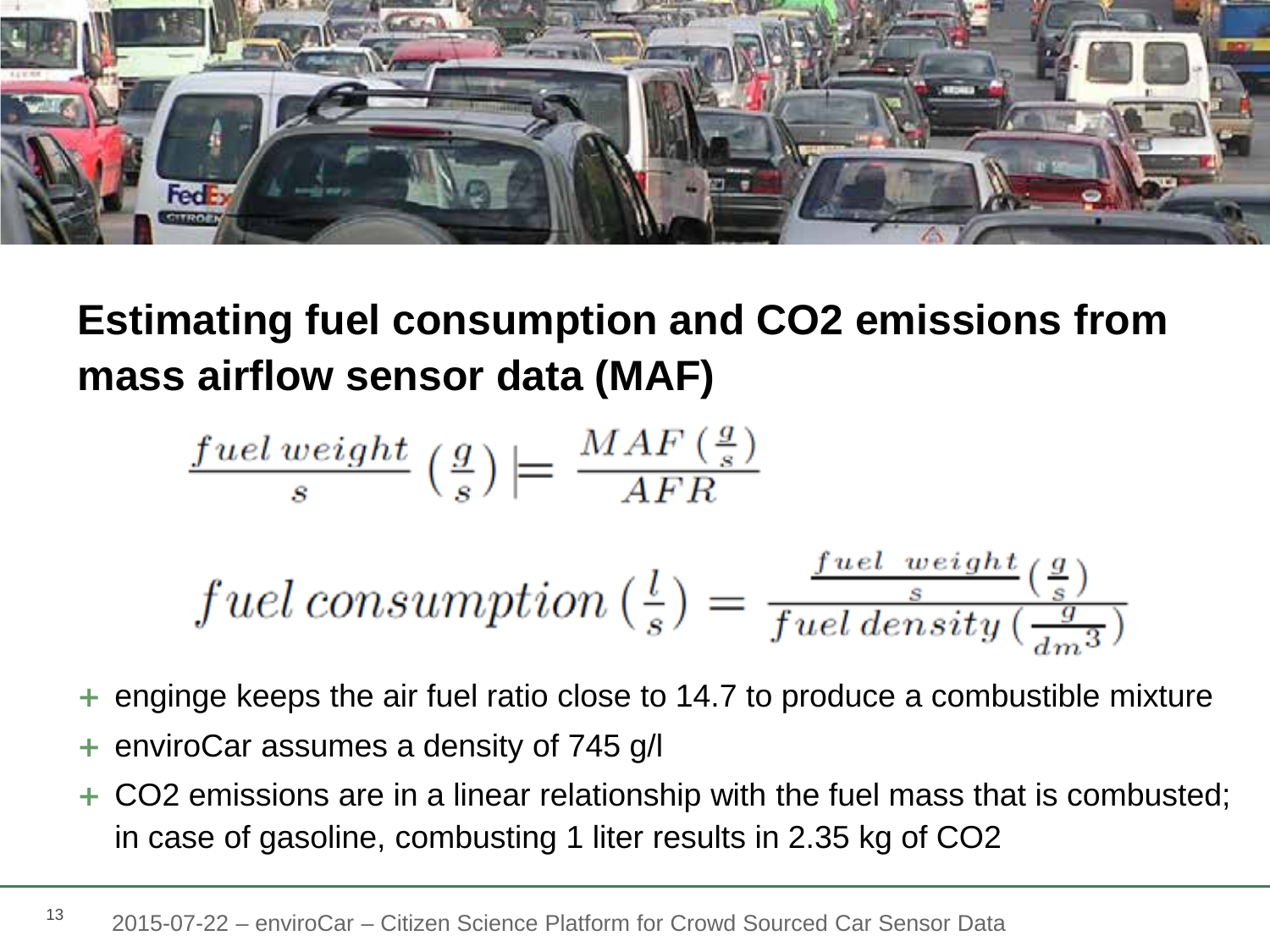![](_page_13_Picture_0.jpeg)

## **Managing the XFCD data pool with the enviroCar Server**

![](_page_13_Figure_2.jpeg)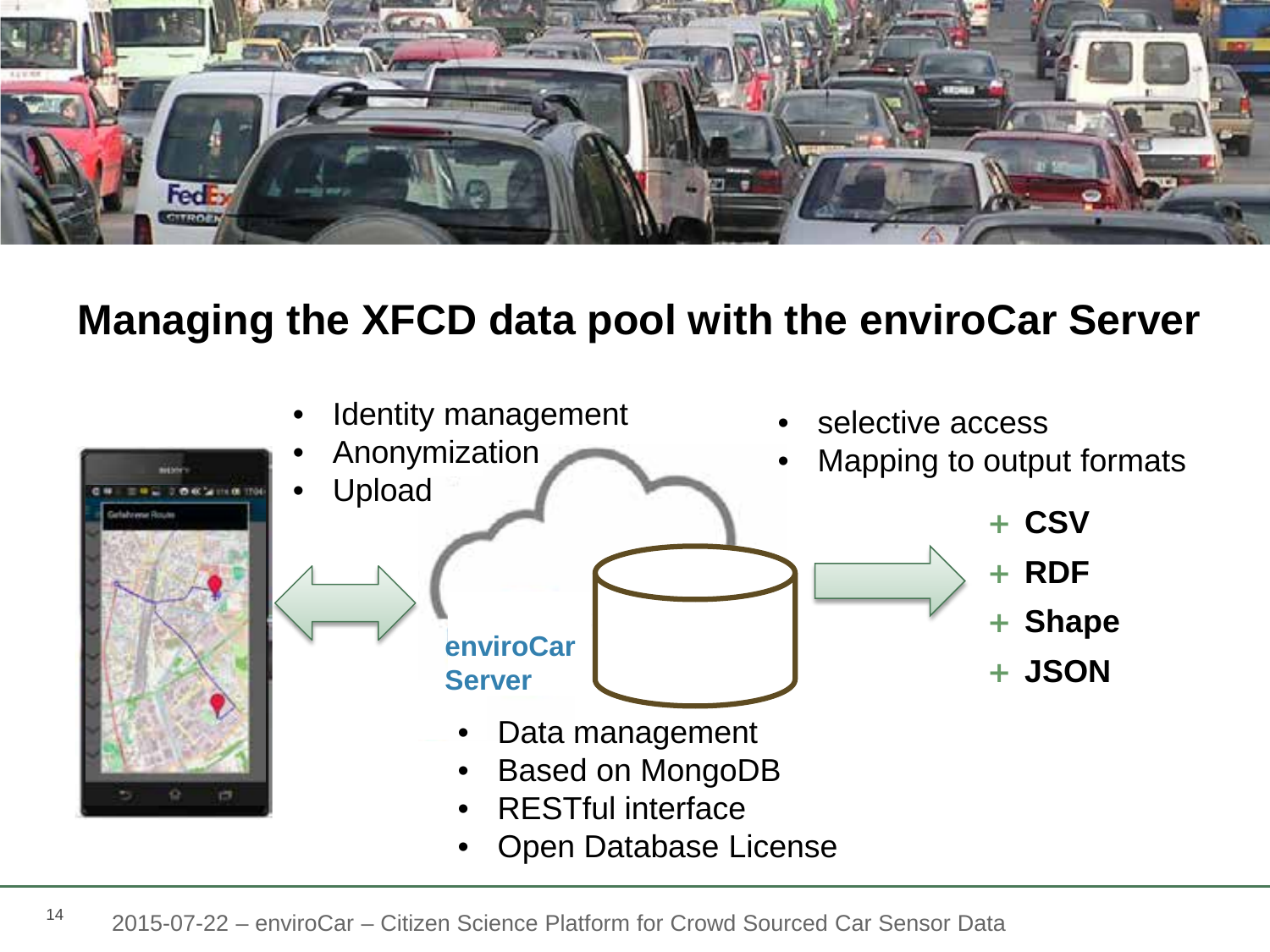![](_page_14_Picture_0.jpeg)

## **Organizing functional data views and on demand processing services**

![](_page_14_Figure_2.jpeg)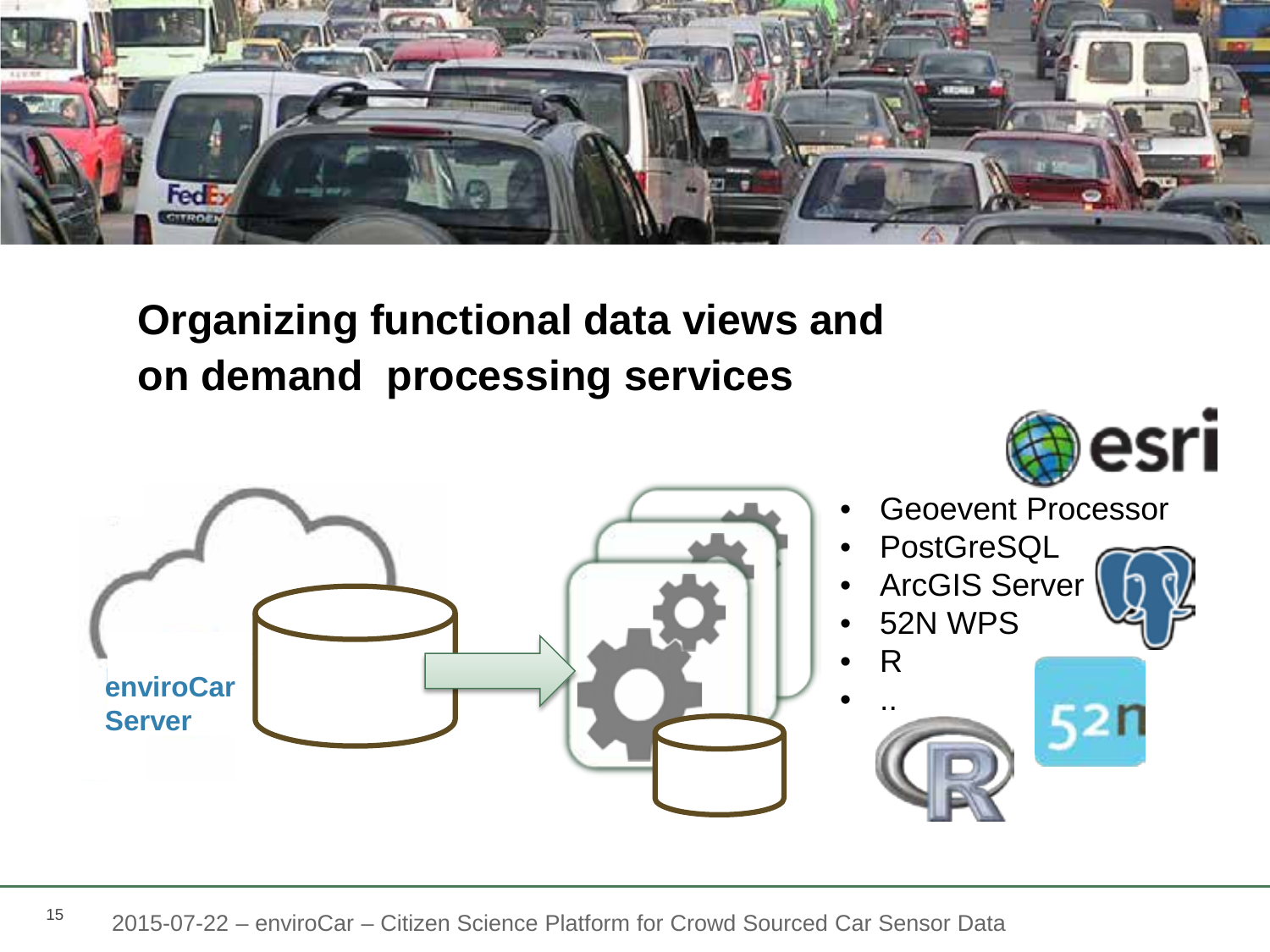![](_page_15_Picture_0.jpeg)

### **Sharing data and maps through ArcGIS Online**

![](_page_15_Figure_2.jpeg)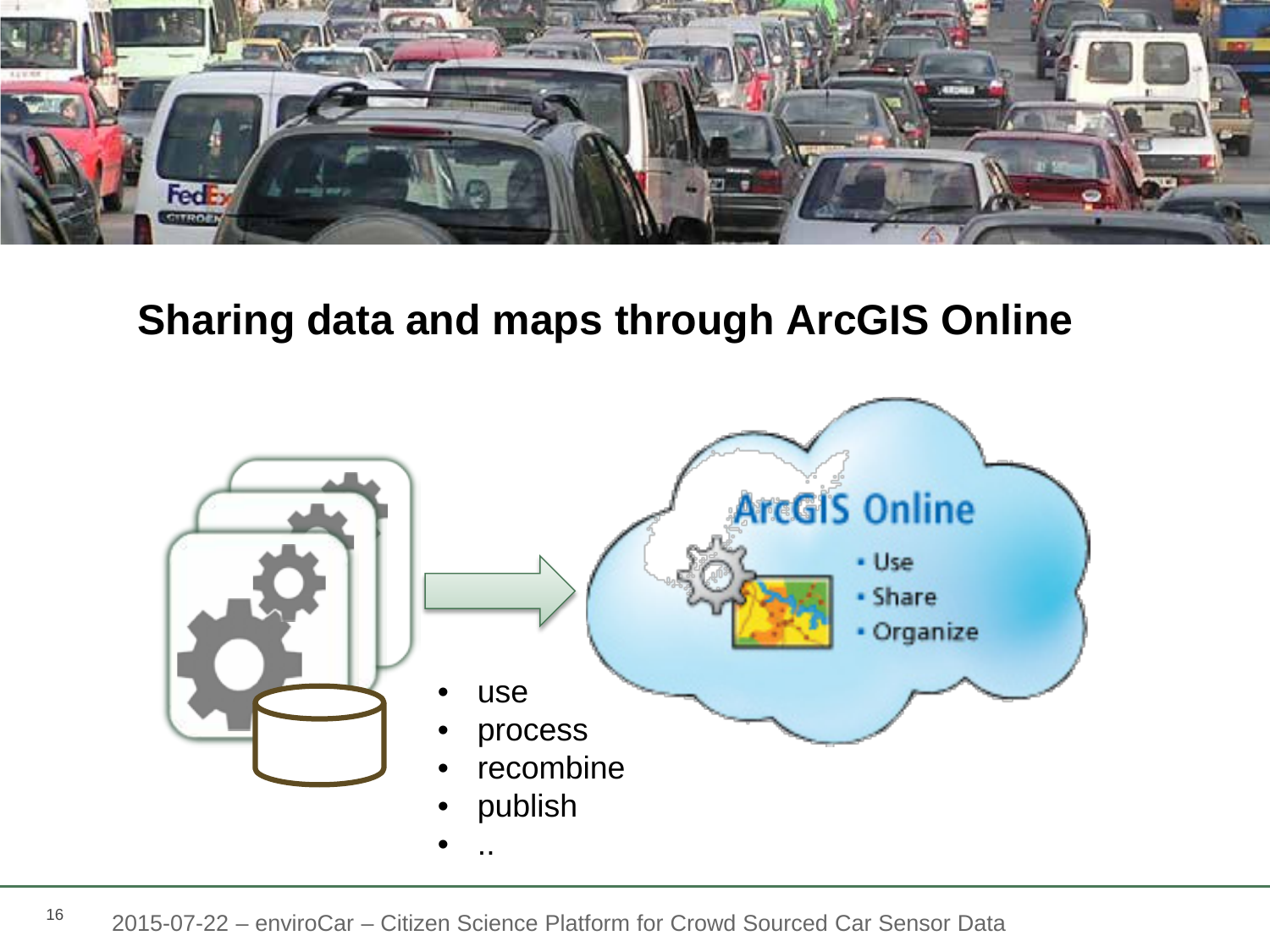![](_page_16_Picture_0.jpeg)

### **enviroCar - Shared Maps**

![](_page_16_Figure_2.jpeg)

<sup>17</sup> 2015-07-22 – enviroCar – Citizen Science Platform for Crowd Sourced Car Sensor Data